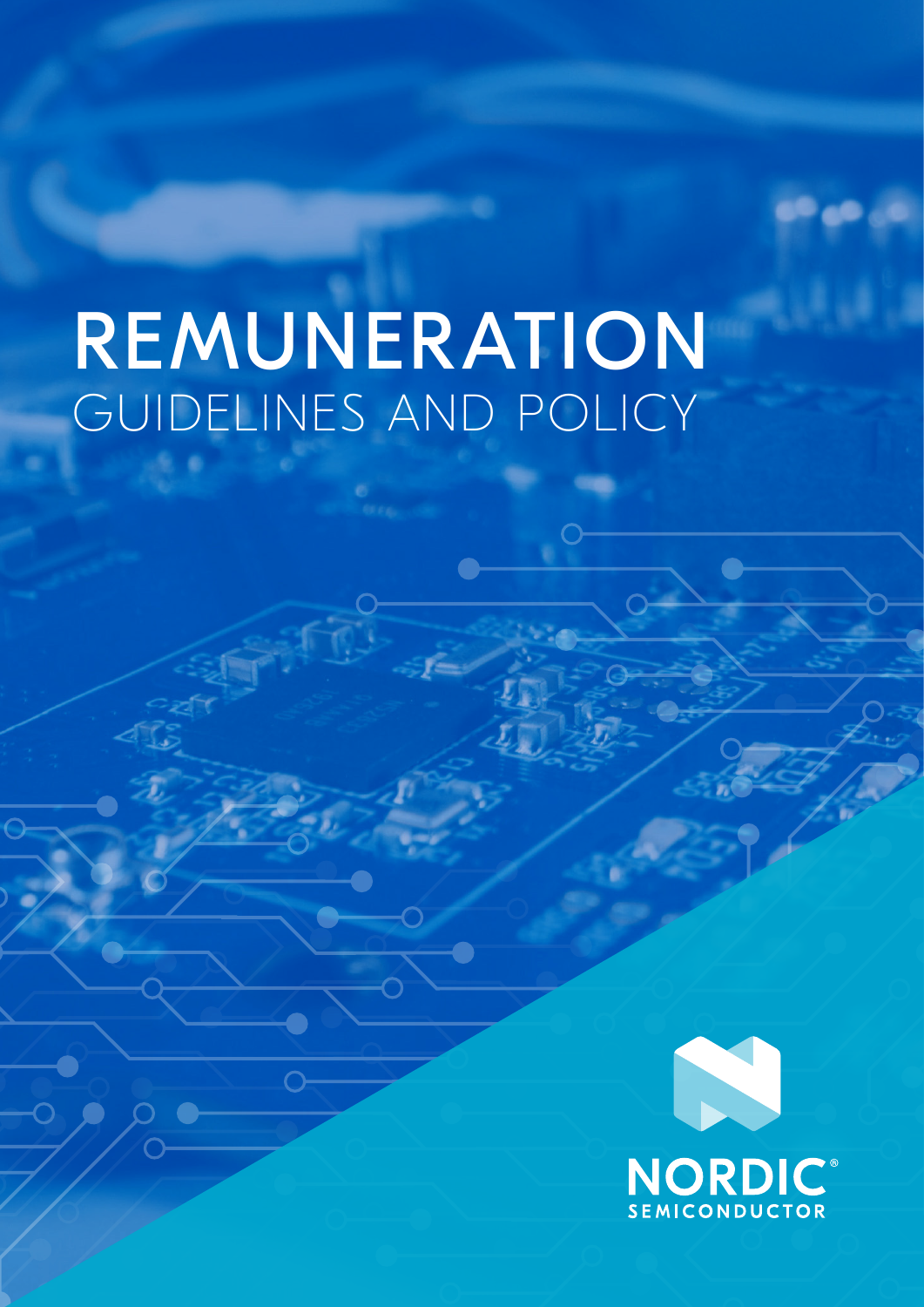# The Board of Directors' Remuneration Guidelines and Policy for Remuneration of Senior Executives

#### **Introduction**

In accordance with the Norwegian Public Limited Liability Companies Act Section 6-16a, the Board shall establish guidelines for remuneration to members of executive management.

In accordance with the Norwegian Public Limited Liability Companies Act Section 5-6 (3), the Board's guidelines for salary and other remuneration for the Company's Executive Management Team shall be presented during the General Meeting for an advisory vote for the next financial year. The guidelines covering share-based remuneration as set out by the Norwegian Public Limited Liability Companies Act Section 6-16a (1) no. 3, shall be presented during the General Meeting for approval for the next financial year. The Board considers the Company's Long-Term Incentive Plan as share-based compensation.

The Board's statement is as follows:

The Board of Nordic Semiconductor ASA (the Board) has established a People and Compensation Committee (the Committee) to evaluate and recommend remuneration principles and execution for the CEO and to evaluate and guide principles and strategy for the compensation of the Executive Management Team. Furthermore, the Committee evaluates and oversees the overall compensation strategy for the Company and provides deeper Board oversight for organization-related matters. The CEO's total compensation, and any adjustments, is first reviewed by the Committee and then approved by the Board. The Board considers CEO compensation each year. The compensation of the other members of the Executive Management, including adjustments of these, is agreed between the CEO and the respective manager in the context of an overall compensation plan recommended by the Committee and approved by the Board.

Nordic (the Company) operates in a highly competitive, international landscape. The Board has approved a reward strategy that supports the attraction, engagement, and retention of relevant talent.

Reward and remuneration are based on our strategic drivers and rewarding executives and employees fairly for their contribution. This is underpinned by Nordic's values of Engagement, Contribution, Knowledge, Respect and Responsibility.

#### Definition of executive personnel

Members of the company's Executive Management Team, including the CEO, are considered executive personnel.

Reinforcing the Company's business strategy, long-term interests and sustainability

Nordic's mission is to be the world-leading supplier of connectivity solutions that include ultra-low power proprietary and Bluetooth technologies for shortrange, Wi-Fi for medium-range, and cellular IoT technology for the long-range market.

The Company's business is built on several strategic pillars with the goal of lasting growth and profitability in a market that is constantly developing. The Company is a market leader in short-range wireless solutions and is ready to enter the emerging cellular IoT market. Nordic Semiconductor aspires to lead the development for a more sustainable and healthier society by providing products that improve people's lives, optimize resources, and create economic value at the same time. IoT will transform sustainable global economic development for healthcare, industry, innovation, infrastructure, smart cities, and clean energy.

The Company must offer its senior executives terms that are motivating and align their interests with those of the shareholders. Terms should reflect relevant market levels, be well-balanced, and reasonable based on the executives' expertise, responsibilities and performance. The successful implementation of the Company's business strategy, long-term interests, and financial sustainability, requires that the Company offer market competitive salaries to attract, motivate, and retain executives with the necessary and relevant competence.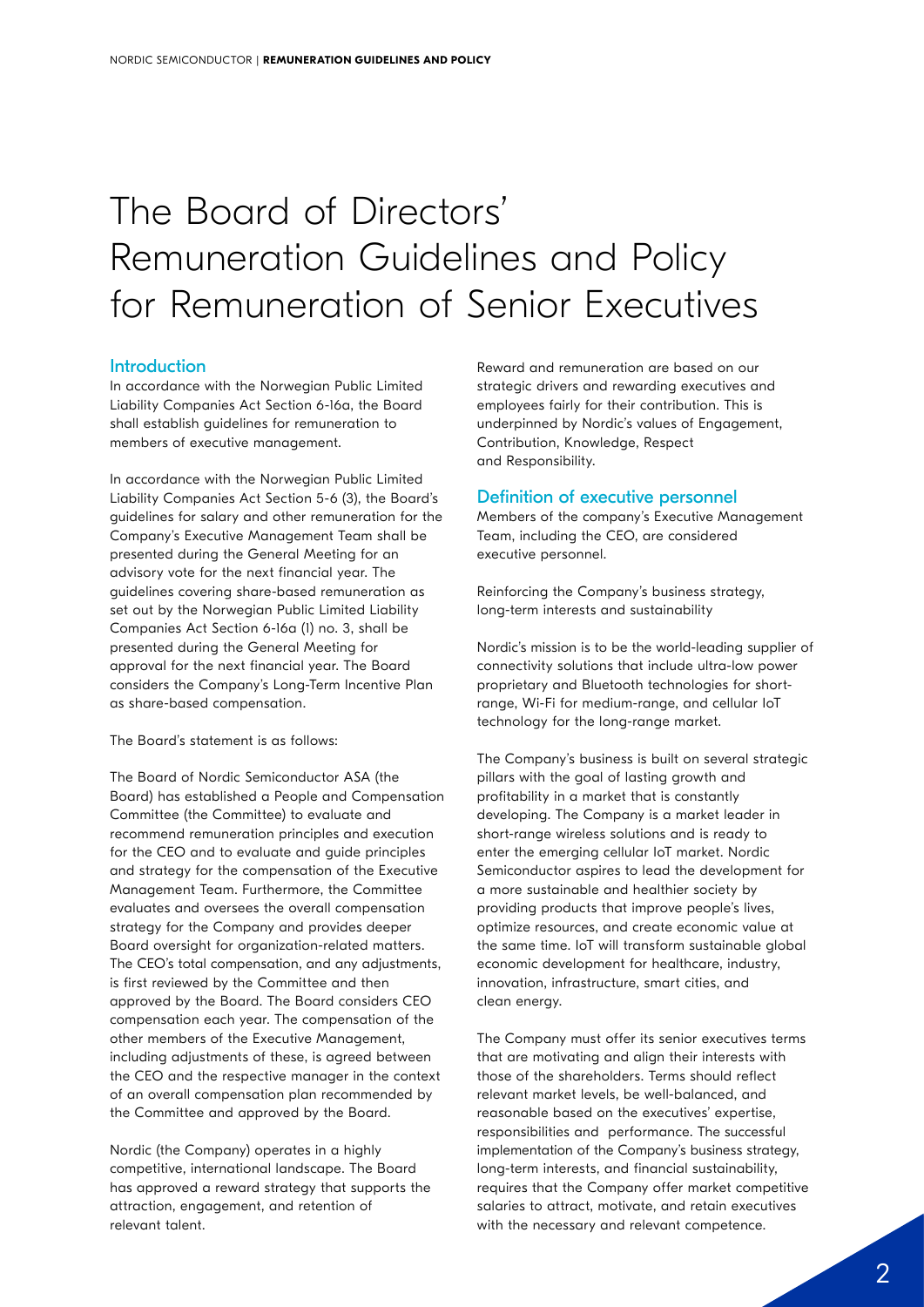All Nordic Semiconductor entities fall under the same guidelines to support the Company's strategy, objectives, and values. In addition, the guidelines aim to align with the current remuneration strategy and practices applicable for the Company's employees based on the principles of competitiveness, fairness, transparency and performance. This is achieved by:

- **Attracting and retaining highly competent and** motivated executives that have the ability, experience, and skill to deliver on the Company strategy
- **Encouraging behavior consistent with the** Company's culture and core values
- **Ensuring fairness in awarding total remuneration** that is appropriate, not excessive, and clearly explained
- **Offering a total compensation mix of fixed pay,** variable pay, and benefits that is competitive
- **Encouraging variable remuneration which aligns** employees with clear and relevant targets, reinforces their performance, and enables flexible remuneration costs

# Executive Management Team's remuneration package components

The main principle of the Company's policy for remuneration and compensation is that executive personnel shall be offered competitive terms to attract and retain leaders with the desired competency to the Company's Executive Management Team. Total Direct Compensation shall be split between fixed salary, short-term incentives, and long-term incentives, while Total Compensation also includes pension and other valuable benefits such as insurance, etc. The mix between the short-term and long-term incentives is created to support optimal value creation for our shareholders.

The total remuneration package is to be in line with relevant market levels and consists of the following components:

- **Fixed annual base salary**
- **Short-term incentives**
- **Long-term incentives**
- **Pension and other benefits**
- **Fixed annual base salary**

Providing a fair and competitive base salary as part of the total remuneration package is key for the continued company success and management continuity. The fixed annual base salary for senior executives is determined based on the level of the position in the organization (defined through detailed job evaluations), local labor market conditions, individual conditions including performance and budget, and remuneration guidelines for annual salary review. The fixed compensation shall be reasonable, fair, market-aligned, and competitive. The level of fixed annual base salary for the Executive Management Team is to be reviewed annually using relevant benchmark data and an internationally recognized job evaluation methodology. It is

important to mention that one of the members of the Executive Management Team currently resides outside of Norway, and receives an annual expat allowance in addition.

# Short-term incentives (STI)

Employees are rewarded for high performance when both individual and Company objectives are achieved, linking remuneration to successful execution of our strategy and to long-term shareholder value creation. Providing a more competitive compensation package will increase the alignment of executives' interest with the shareholders'

interests, foster a performance culture, promote long-term decision-making and commitment, share in company success, and an overall stronger link between pay and performance.

The Company has established an annual bonus rogram (the STI plan) for the Executive Management team. The bonus is awarded as a direct cash payment.

The key performance indicators (KPIs) defined for the Executive Management Team are carefully considered and defined to link remuneration to both short- and long-term value creation for the Company. The same company-wide financial KPIs are set for the rest of the organization to recognize Nordic's culture, collaboration and interdependencies among the existing team members.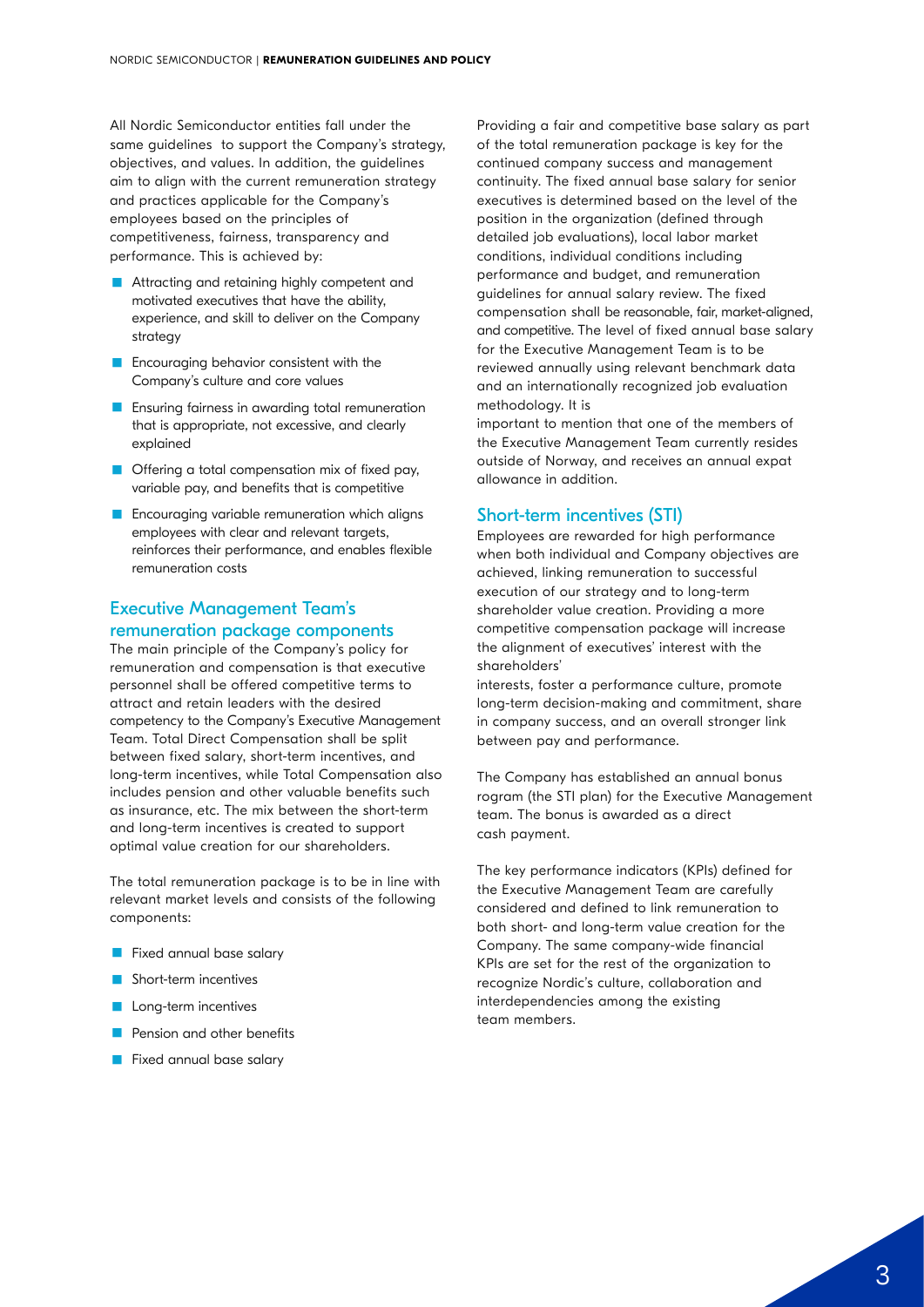Linking executive remuneration with the Company's strategy can help drive the right behaviors, encourage a focus on longer-term sustainability, and create a more nuanced approach to performance than merely focusing on the financial aspect Based on this, the Company has decided that the Executive Management Team will in 2022 also be measured on both financial and non-financial KPI's. Company KPIs are set by the Executive Management Team, discussed, and reviewed by the People and Compensation Committee, and approved by the Board of Directors. The KPIs shall be reviewed annually so that they are relevant and appropriate in terms of the current strategic focus and priorities of the Company. Below is a summary of the KPIs for 2022 and their relative weighting:

- Revenue "core" vs budget (30%)
- Revenue "new" vs budget (20%)
- Relative Total Shareholder Returns (25%)
- **ESG-linked objectives (12.5%)**
- **Individual objectives (12.5%)**

Achieving these targets results in a performance pay bonus of 45% of base salary for the CEO and EVP Sales & Marketing, and 40% of base salary for the remaining members of the Executive Management Team. The performance bonus is capped at 52% of base salary for the Executive Management Team and 58.5% of base salary for the CEO and EVP Sales & Marketing. The KPIs are designed to promote the Company's business strategy and long-term interests, including sustainability.

At the end of the performance period, short-term bonuses shall be determined based on level of KPI fulfillment. This assessment shall be based on an evaluation of the KPIs as they are described in the STI plan.

## Long-term incentives (LTI)

In addition to annual base salary and short-term incentives as described above, the Executive Management Team is incentivized by a variable long-term bonus program (the LTI plan), which rewards clear, measurable performance targets that are awarded at the end of the vesting period for the LTI plan, subject to current employment without termination date. Such LTI awards shall give participants in the LTI Plan an interest in the Company that is aligned with the shareholders, enhancing the proprietary and personal interest of such participants in the Company's continued

success and progress and motivate for outstanding performance and individual contributions towards a common long-term goal. This LTI Plan will also attract and retain employees. The value of the total yearly LTI plan is to be 45% of annual base salary for EMT, and 55% of annual base salary for the CEO.

The LTI plan for the executives is split into two parts where 50% is composed of Restricted Stock Units (RSUs) and the remaining 50% is given as Performance shares. The number of RSUs granted depends on the share value at grant date. The RSUs have a vesting period of three years and will be delivered to the employee once they have matured, as long as the employee is still with the Company and have not given notice of resignation.

Each member of the EMT is granted an equal number of Performance shares that are based on KPI attainment and will be delivered to the employee after a three year vesting period. The payout level will vary between 0%-200%, depending on the performance level of the KPIs. The KPIs tied to the LTI bonus plan are created to promote the long-term interest and sustainable development of the Company while supporting the business strategy. Below is a summary of the KPIs related to the Performance shares with their relative weighting for the 2022-24 LTI plan:

- Revenue Growth (35%)
- Relative Total Shareholder Returns (35%)
- **Individual KPIs (20%)**
- **ESG-linked objectives (10%)**

At the end of the performance period, an assessment will be made to determine KPI fulfillment. This assessment shall be based on an evaluation of the KPIs as they are described in the LTI plan.

An EBITDA underpin has been included to ensure that a minimum level of profitability is reached for above target rewards to be paid out based on the Revenue criteria. An absolute TSR underpin has been included to ensure that returns to the shareholders are positive for above target rewards to be paid out based on the TSR criteria.